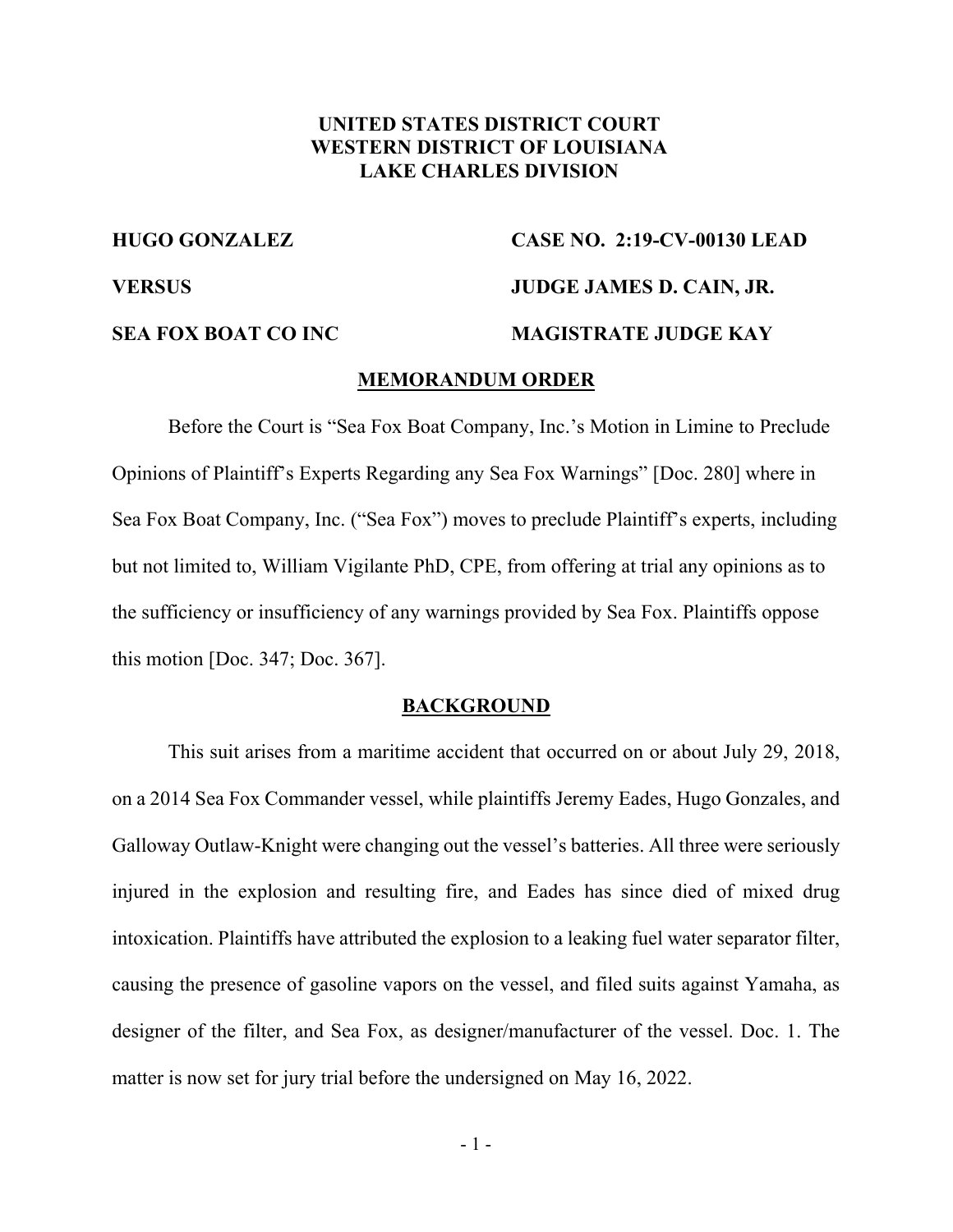Sea Fox now seeks to preclude Plaintiff's experts, including but not limited to, William Vigilante PhD, CPE, from offering opinion s that Sea Fox's sticker warning was insufficient.

#### **LAW & APPLICATION**

### **A. Governing Law**

Evidence is generally admissible so long as it is relevant and not barred by the Constitution, a federal statute, the Federal Rules of Evidence, or other rules prescribed by the Supreme Court. Fed. R. Evid. 402. Among other grounds, the court may exclude relevant evidence where its probative value is substantially outweighed by a danger of unfair prejudice, confusing the issues, misleading the jury, undue delay, wasting time, or needlessly presenting cumulative evidence. *Id.* at 403.

Evidence should only be excluded in limine where it is "clearly inadmissible on all potential grounds." *Hull v. Ford*, 2008 WL 178890, at \*1 (S.D. Tex. 2008) (citing *Hawthorne Partners v. AT&T Tech., Inc.*, 831 F.Supp. 1398, 1400 (N.D. Ill. 1993)). "Motions in limine are frequently made in the abstract and in anticipation of some hypothetical circumstance that may not develop at trial." *Looney Ricks Kiss Architects, Inc. v. Bryan*, 2010 WL 5174440, at \*1 (W.D. La. Dec. 15, 2010) (quoting *Collins v. Wayne Corp.*, 621 F.2d 777, 784 (5th Cir. 1980)). Evidentiary rulings, however, "should often be deferred until trial so that questions of foundation, relevancy and potential prejudice can be resolved in proper context." *Id.*; *accord Baxter v. Anderson*, 277 F.Supp.3d 860, 863 (M.D. La. 2017). Additionally, motion in limine rulings "are not binding on the trial judge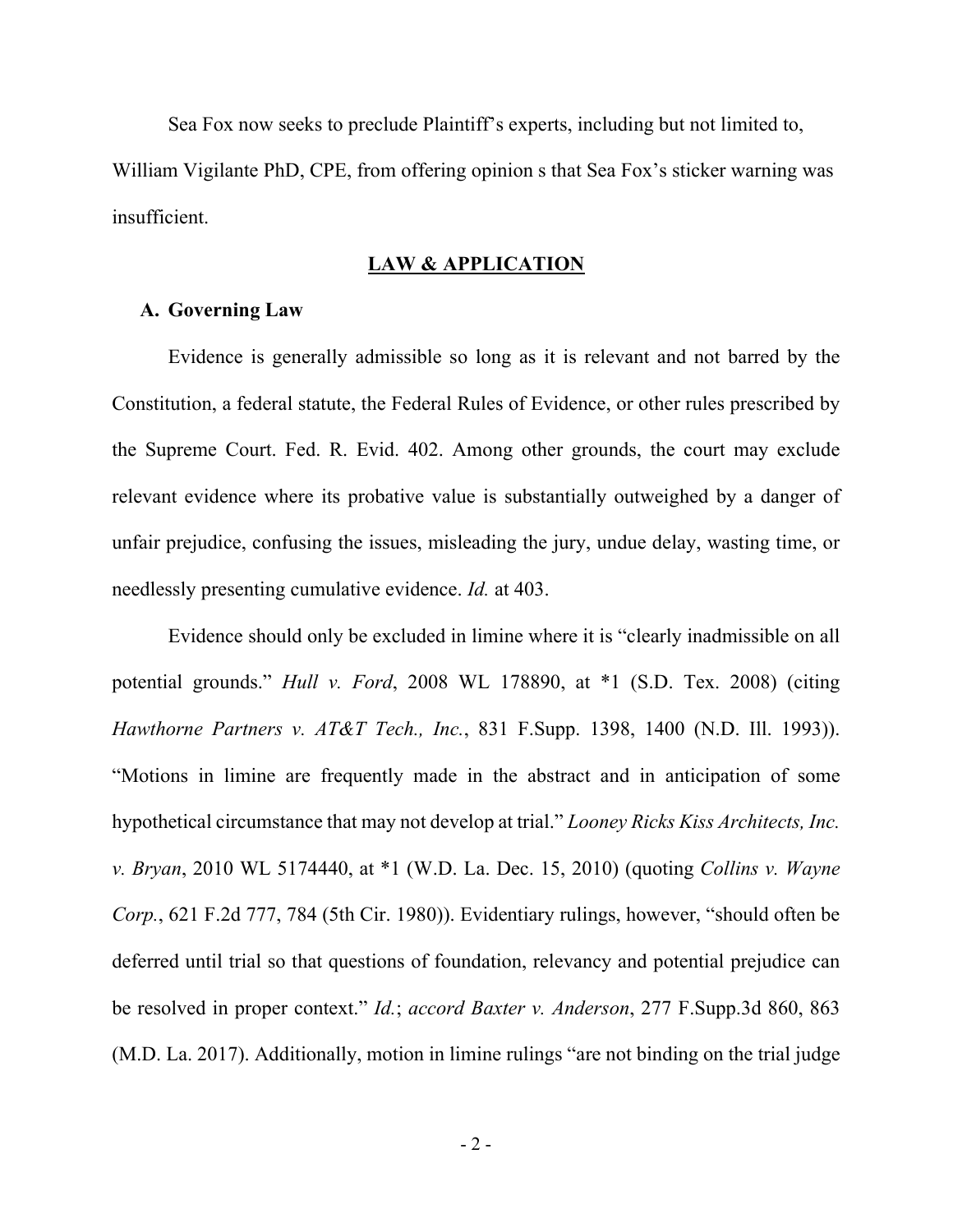. . . and the judge may always change his mind during the course of a trial." *Ohler v. United*

*States*, 529 U.S. 753, 764 n. 3 (2000).

Federal Rule of Evidence 702 provides the standard for admissibility of expert

testimony at trial:

A witness who is qualified as an expert by knowledge, skill, experience, training, or education may testify in the form of an opinion or otherwise if:

- (a) The expert's scientific, technical, or otherwise specialized knowledge will help the trier of fact to understand the evidence or to determine a fact in issue;
- (b) The testimony is based on sufficient facts or data;
- (c) The testimony is the product of reliable principles and methods; and
- (d) The expert has reliably applied the principles and methods to the facts of the case.

Rule 702 codifies the U.S. Supreme Court's decision in *Daubert v. Merrell Dow Pharmaceuticals, Inc.*, 509 U.S. 579,593 (1993). The threshold inquiry in determining whether an individual may offer expert testimony under Rule 702 is whether the expert possessed the requisite qualifications to render an opinion on particular subject matter. *Wagoner v. Exxon Mobil Corp.*, 813 F. Supp. 2d 771, 798 (E.D. La. 2011). The district court is afforded broad discretion in determining whether testimony should be held admissible. *Hidden Oaks Ltd. v. City of Austin*, 138 F.3d 1036, 1050 (5th Cir. 1998).

### **B. Application**

Sea Fox initially points out that expert discovery in this case has been subject to a scheduling order and amended multiple times. Sea Fox maintains that Dr. Vigilante's report did not disclose any opinions as to Sea Fox, and allowing such testimony at trial would be prejudicial and amount to a trial by ambush.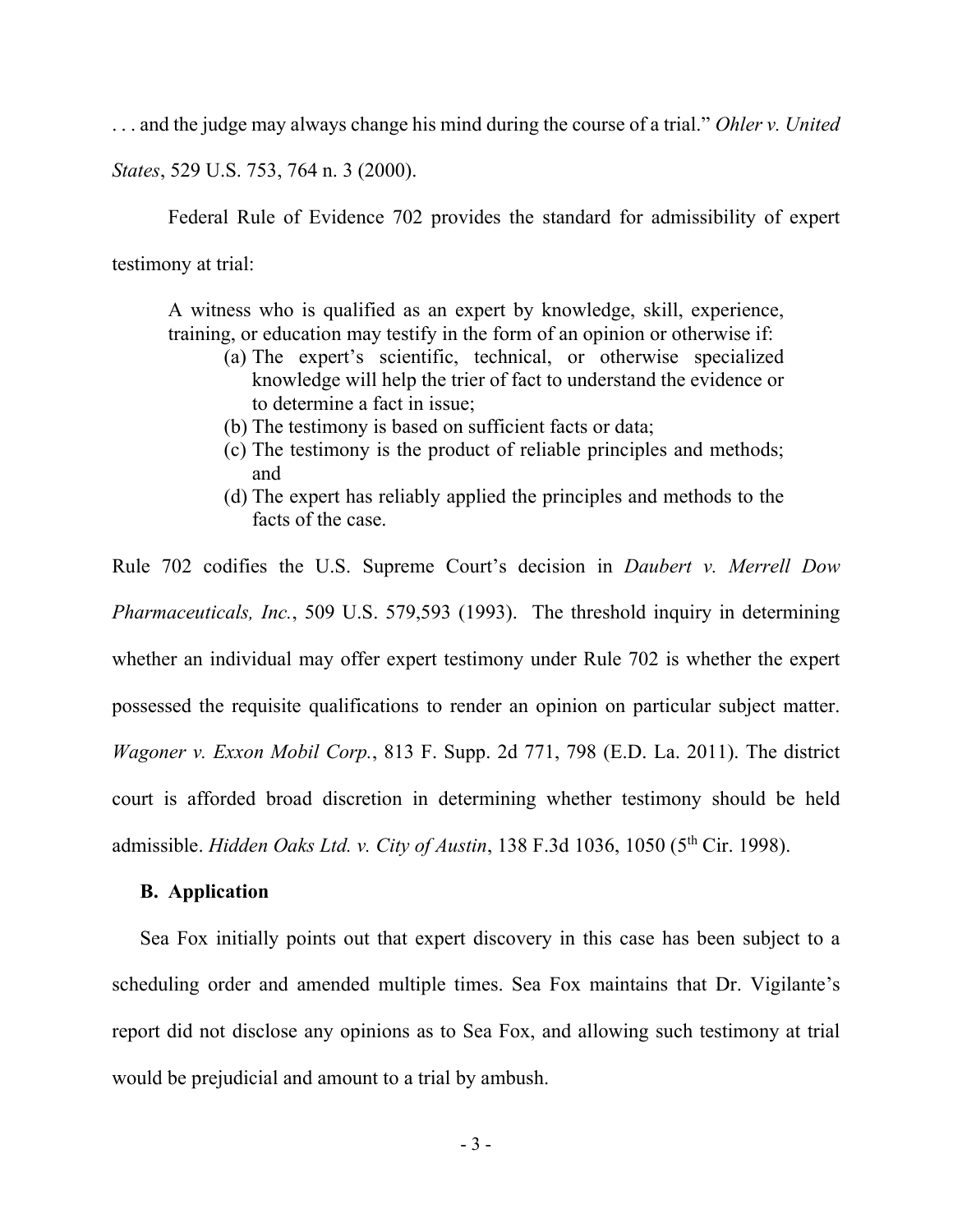Sea Fox argues that Dr. Vigilante's report is 37 pages long, and within it he identifies the purpose of his "investigation was to determine if Yamaha provided adequate warning with the filter regarding the fire and explosion hazard associated with using the filter beyond 50 hours or six months." Doc. 280-6 p. 2 *Vigilante Forensic Report.* Sea Fox argues that the report is solely focused on Yamaha and that the list of materials reviewed is not applicable to Sea Fox. As such, Sea Fox maintains that any opinion by Dr. Vigilante or other Plaintiffs' expert, regarding the sufficiency of insufficiency of Sea Fox warnings is untimely and allowing such opinions at trial would be "irreparably prejudicial." Doc. 280- 1 *Memorandum in Support of Defendant's Motion in Limine.* 

Sea Fox further asserts that on September 8, 2021, Dr. Vigilante sat for a deposition on this matter. Sea Fox argues that Dr. Vigilante did not research and is not familiar with the American Boat and Yacht Council (ABYC) or USCG standards that apply to the vessel, and did not consider them in rendering his opinions. Doc. 280-7 *Deposition of Dr. Vigilante.* 

Plaintiffs argue that Dr. Vigilante's opinion was given before plaintiffs' expert report deadline and Sea Fox has cross-examined. Plaintiffs maintain that under these circumstances, Sea Fox will not suffer any prejudice. In their original complaint [Doc. 2], Plaintiffs' made failure to warn allegations against Sea Fox which their warnings expert, Dr. Vigilante addressed in his deposition. Sea Fox argues that because this opinion was not in Dr. Vigilante's timely produced written report, it would be prejudiced if he is allowed to testify at trial. However, Sea Fox has known of Dr. Vigilante's opinion for some time